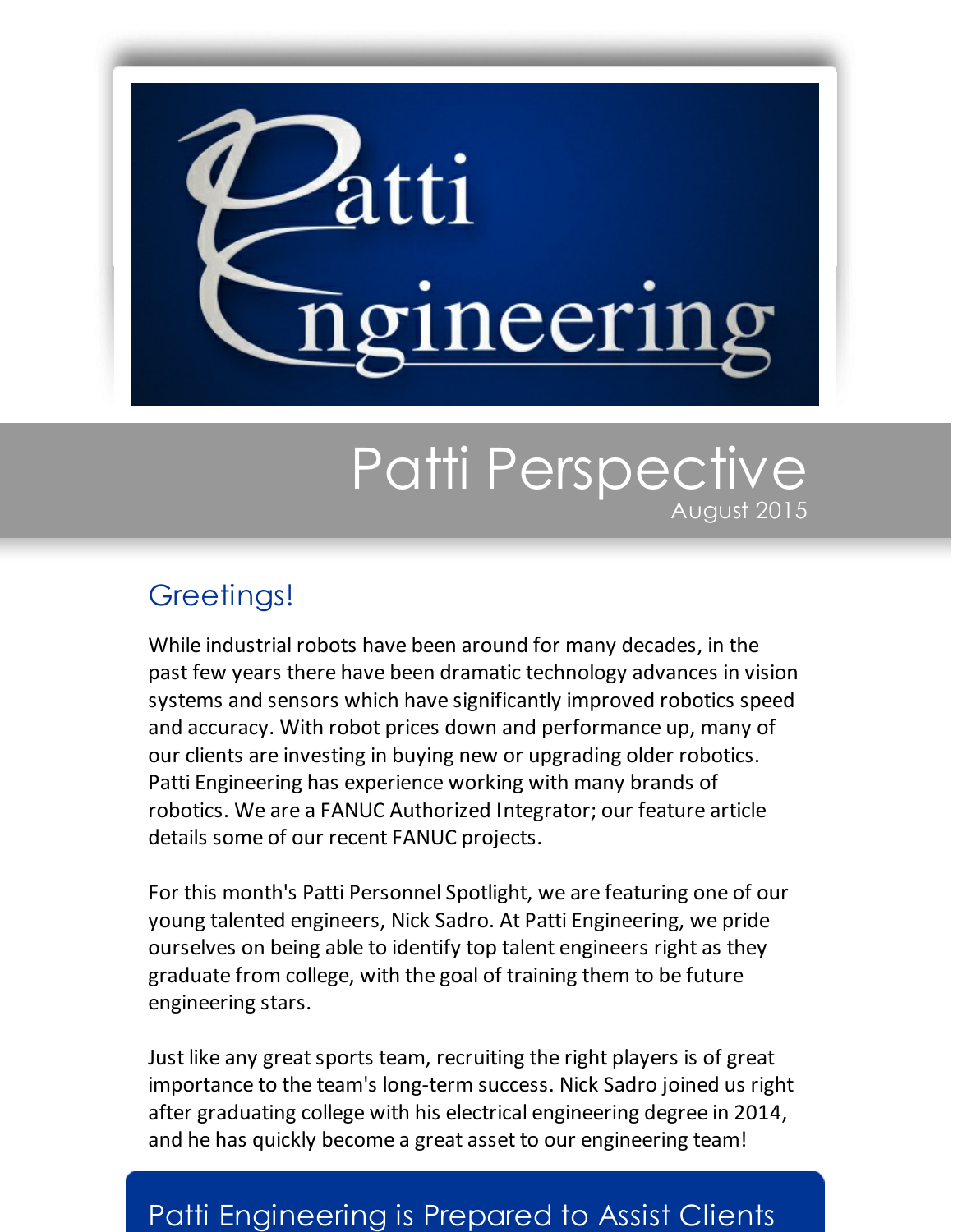# Optimize Performance of FANUC Robotics **Technology**

Patti Engineering has a long history with FANUC Robotics. In fact, Patti Engineering has been working with FANUC robots since the inception of our company in 1991. Now, we are a FANUC Authorized Integrator, in addition to being a certified integrator for Kawasaki and COMAU.

Our recent FANUC Robotics projects have ranged from working alongside our OEM clients installing complete new assembly lines, to working directly for manufacturers to improve the performance of existing robotic system applications. If you have a



robotic system in place and it is not meeting your expectations, our engineers have the experience needed to get the most out of your existing robotic equipment.

We are also called in when a manufacturer is looking to add new part types or add new stations to an existing line. When combining our robotics experience with our Siemens and Mitsubishi controls expertise, we have helped our clients achieve a higher level of performance from their robotic systems. Here are examples of our most recent FANUC projects.

**Improve Performance Project:** An automotive client, a Siemens PLC end-user, was having reliability issues using a FANUC 2D iRVision and 3DL iRVision to pick torque converters from carts. The vision system was not functioning correctly; our client needed to improve cell reliability with the current hardware. Our engineer discovered the camera setup and calibration were incorrect. Our solution included reconfiguring cameras, recalibrating the vision system and retraining the vision programs. We streamlined the program by reducing the lines of code:

Before = 6054 lines of code

After = 4460 lines of code

Total lines removed = 1594 = 74% of original or 26% reduction.

These changes decreased downtime, improved cell reliability, and improved recovery. In addition, we added new features to display robot status to the HMI. The next robotics project we will tackle for this client will involve material handling, de-palletizing, and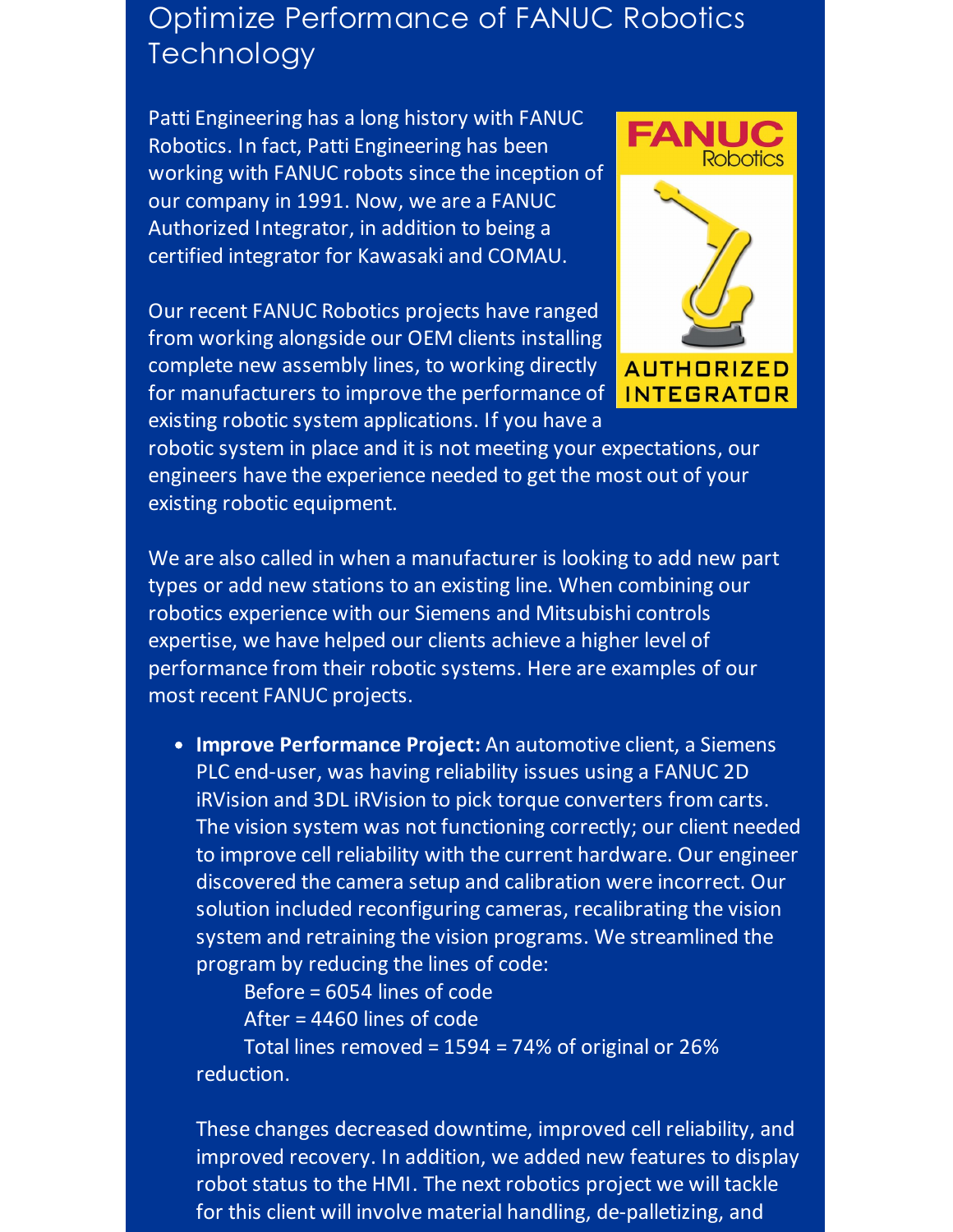vision applications.

- **Adding New Parts Project:** An OEM client was building tooling nests inside existing assembly line stations for an automotive engine plant. The plant needed to add the handling of new piston models. FANUC robots and Mitsubishi PLC software on the existing piston ringing/rod assembly line needed to be updated to handle an additional two new model/style pistons. Patti Engineering assisted our client's engineers in the software development and modification to meet the project's requirements.
- **New Assembly Line Project:** An OEM client was building an entirely new assembly line using Siemens PLCs and FANUC robotics for material handling, plasma cleaning, and sealant dispensing. Their team simply needed extra hands on deck. We assisted with set-up of the FANUC robots, path teaching, etc.

Robot prices are down and performance is up due to dramatic advances in vision and sensor technology. Therefore, robot sales and the need for programming and integration services are at an all all-time



high. Whether you're a small or a large manufacturer, FANUC offers industrial robots for almost any application with payloads ranging from .5kg to 1350kg. As an Authorized FANUC Integrator, we are prepared to analyze your system requirements and provide a robotic solution that will improve quality, throughput, and productivity to give you the return on investment you are looking for.

If you would like a free initial consultation, we are here to help. You can fill out and submit this [contact](http://pattiengineering.com/contact/?utm_source=Patti+Perspective_August_2015&utm_campaign=Newsletter+August+2015&utm_medium=email) form, or call us at 800.852.0994.

Satisfied customers are the #1 priority at Patti Engineering. Here is a great example of some recent feedback from one of our great customers:

*"Brian, I just wanted to take the time to personally thank you for your diligent effortsto help us complete this project. Your subject matter expertise quickly and effectively addressed major issues with this cell and your pleasant demeanor and flexibility made it*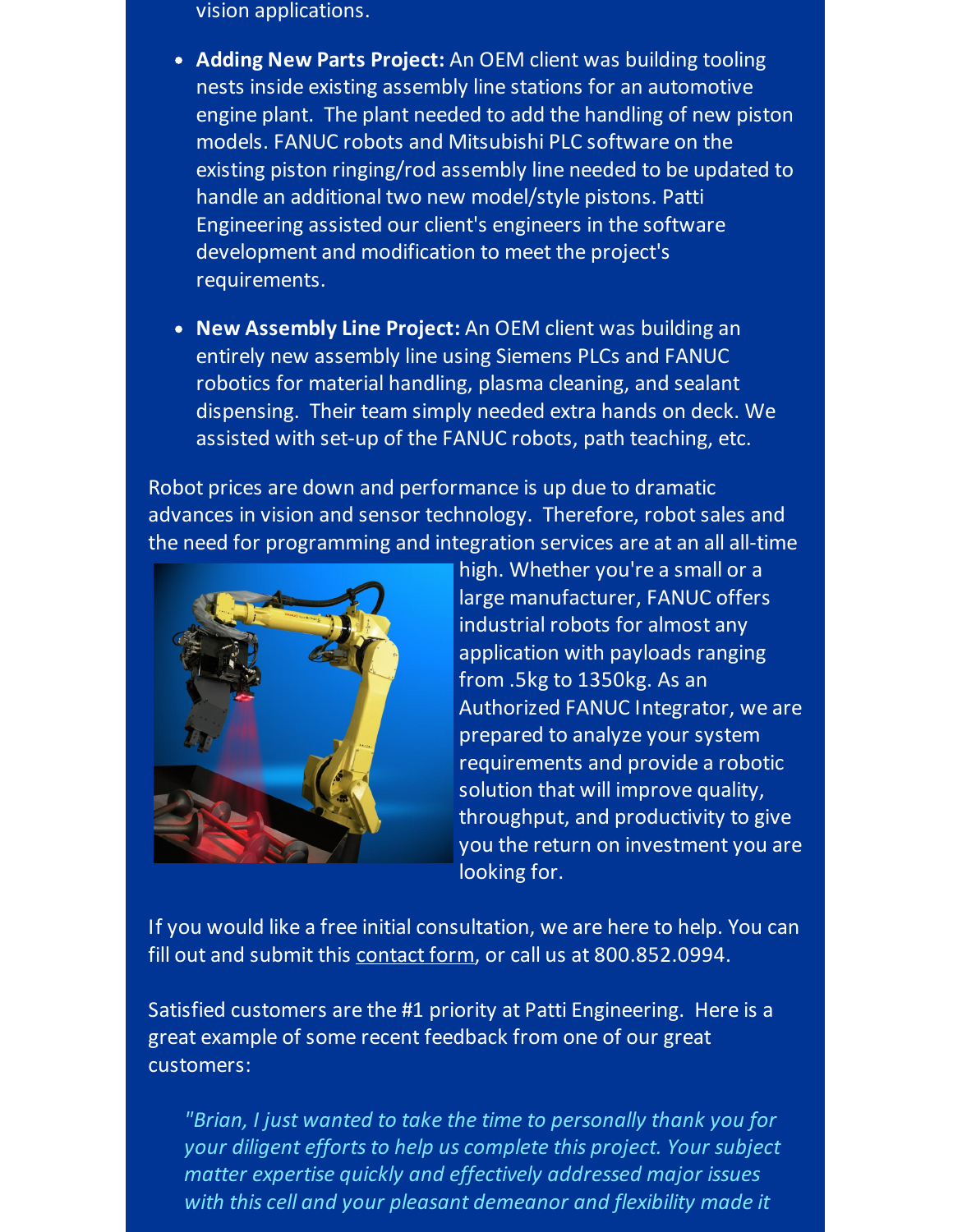*very easy to work with you. Thanks again, and I look forward to working with you again very soon."*

# Patti Personnel Spotlight - Nick Sadro

Nick Sadro is done with his rookie season; he's been working at Patti Engineering for over a year now. But he's accomplished a lot since he started in May of 2014.

Nick graduated from Lake Superior State University (LSSU) with his Bachelors degree in Electrical Engineering. He chose the university for the advantages of a smaller school. He had the



opportunity to meet with his professors frequently and to get to know them personally. Because of the small class sizes, all of his engineering courses included a hands-on lab.



With such a great engineering education, how did Nick come to work at Patti Engineering? We'll let him tell it. "I was introduced to Patti Engineering at the Michigan Tech Career Fair. I read the list of companies before I went and marked down that Patti Engineering was one that I wanted to stop by and learn more about. When I stopped by the Patti Engineering booth and talked to the team, I knew that Patti was somewhere I wanted to apply. The team stopped by LSSU to interview me on the way back through the Upper Penninsula, and now

here I am!"

He's worked on two Chrysler FIS (Factory Information System) projects through our new Kokomo, Indiana office. These projects both used Siemens PLCs programmed with Step 7 classic. He's also worked on a project upgrading a hydraulic ram tester cell that ran on a legacy control system. Another project involved commissioning a new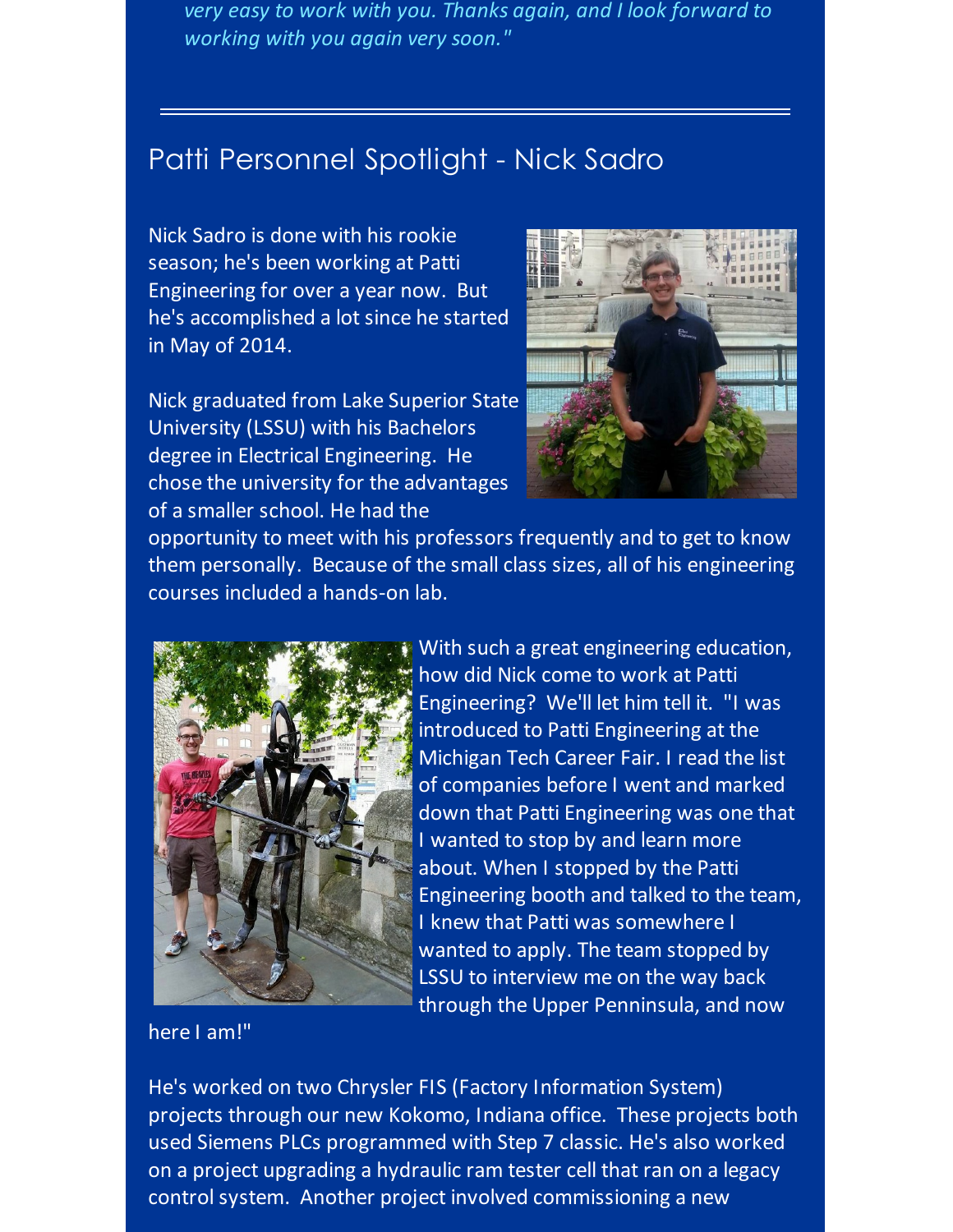transmission line with ThyssenKrupp for a different automotive company.



One of Nick's hobbies is hiking. His favorite hiking spot is the Robertson Lake Cliffs in Ontario (pictured). "It's a very fun hike and the cliffs have some amazing views!" His other hobbies include biking, running, playing guitar, playing video games, and reading. You may notice he is a

Beatles fan, too, though Nick claims he does sometimes wear t-shirts that don't feature the classic band!

He enjoys traveling and the opportunity to experience new things. This summer he spent a week in London and Paris. Even in London, where you might not expect too many differences, he discovered that they serve beer much warmer than here in America!





Nick says, "What I like most about working for Patti Engineering is all the opportunities to learn something new. Every project I've worked on has presented me with challenges I have never faced before. I am always learning more about automation technology with every project. My coworkers are all very knowledgeable and always eager to share what they know."

#### [Download](http://files.ctctcdn.com/59cb3837001/7b5f74f8-ae62-4e39-bfc2-fdab57fc9629.pdf?utm_source=Patti+Perspective_August_2015&utm_campaign=Newsletter+August+2015&utm_medium=email) Spotlight as PDF

We work as partners with our clients. When you need an expert to help solve automation challenges, we are here to add value to your solution - enhance efficiency, increase productivity, and work with your team as a trusted resource. Visit our **[website](http://www.pattieng.com/?utm_source=Patti+Perspective_August_2015&utm_campaign=Newsletter+August+2015&utm_medium=email)** for more information on our areas of expertise, or call us (248)364-3200 for a free initial consultation.